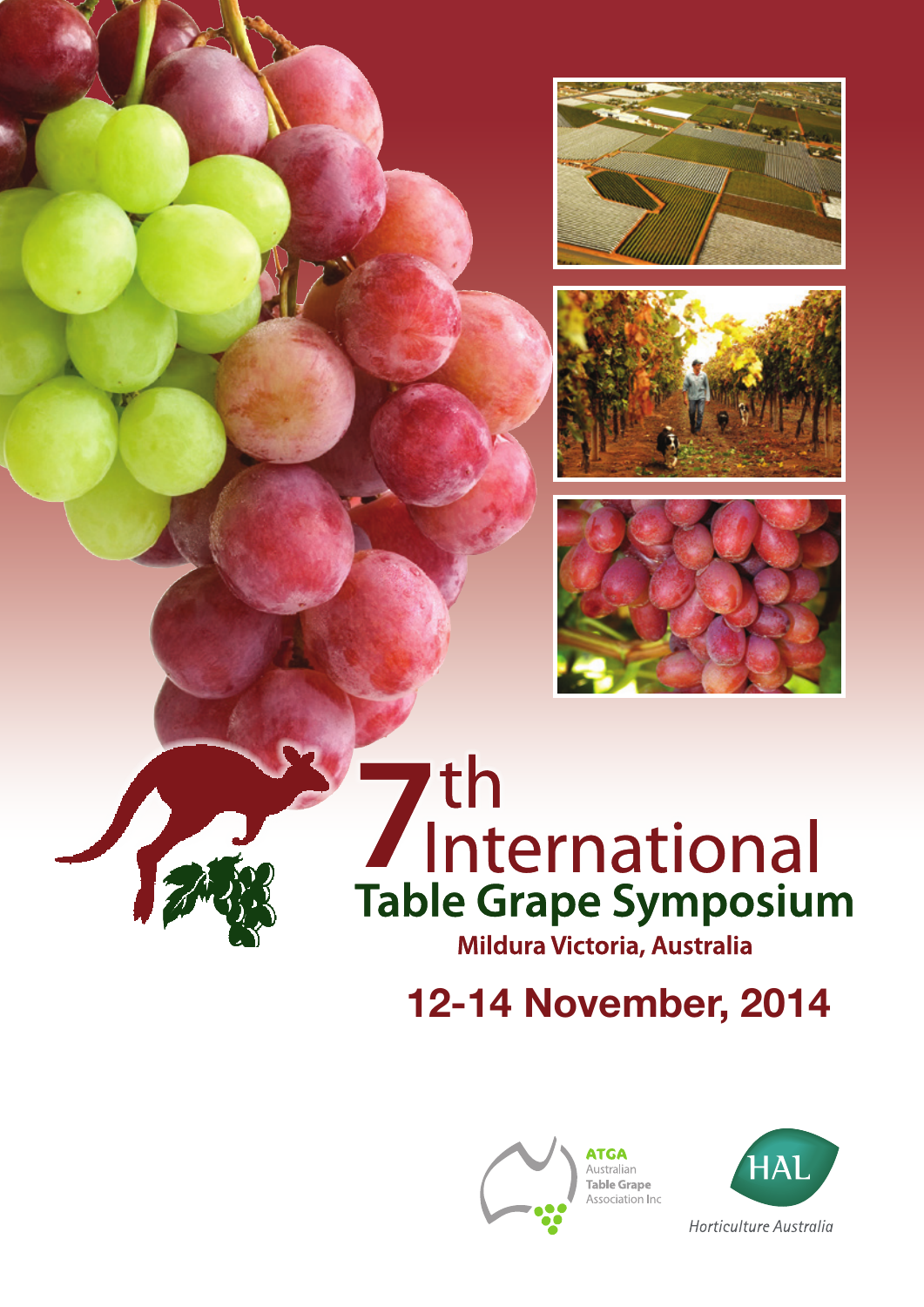## **Welcome to Mildura**

#### *Organising Committee's foreward*

Dear 7th International Table Grape Symposium Participants,

On behalf of the 7th International Table Grape Symposium (7ITGS) Organising Committee and the Australian Table Grape Association (ATGA), we formally welcome you to Mildura, Australia for the 7ITGS.

Held every three to four years, the symposium is the premier international event for the table grape industry, presenting the latest scientific research into table grape production to an audience of more than 250 delegates from around the world. This year is especially significant in that it marks the event's 20th anniversary. The symposium's history can be traced back to 1994 in Anaheim, California, almost 20 years ago. Since then it has been held in South Africa, Chile, California and now Australia.

The 7ITGS will be held at the recently renovated Mildura Arts Centre (MAC), in the heart of the Australia's Sunraysia table grape production region and will showcase the very best of what regional Australia has to offer.

Irrigation in the Sunraysia region was established 1886 by George and William Chaffey, Australia's first irrigation scheme. The Chaffey brothers were approached by the then Victorian Premier Alfred Deakin who was under pressure to open up more land for farming and settlement. Now Mildura is the heart of Australia's largest table grape producing region and gateway to the iconic junction of the Murray and Darling Rivers.

The 7ITGS has attracted much international interest. The oral program is packed with presentations from over 40 presenters from a range of countries including Australia, the United States, Israel, Italy, Portugal, South Africa, Chile, Brazil, Spain and Argentina. The poster session also contains an impressive array of presentations from over 30 different authors.

In addition delegates are treated to a great social program with plenty of networking opportunities. This includes an impressive indigenous cultural experience during the Welcome ceremony, grand Symposium Gala Dinner, Murray River Paddleboat cruise and post-symposium tour of the Sunraysia table grape production region.

We thank all those who have assisted during the organisation of the symposium and its proceedings, especially the speakers and the generosity of our valued sponsors for without their support this event would not be possible.

The Organising Committee is confident that your journey to Australia will be worthwhile both professionally and personally. We hope you value this 7ITGS event and we look forward to showcasing the very best of what Australia has to offer.

Yours sincerely,

**Planning and Scientific Committee** Mark Krstic AWRI Jeff Scott CEO ATGA Rowena Norris ATGA Allison McTaggart ATGA Paula Smith ATGA Peter Clingeleffer CSIRO Jennifer Hashim-Maguire AUSCAL Viticulture Colin Gordon WA DAF Rachael McClintock R&D Viticultural Service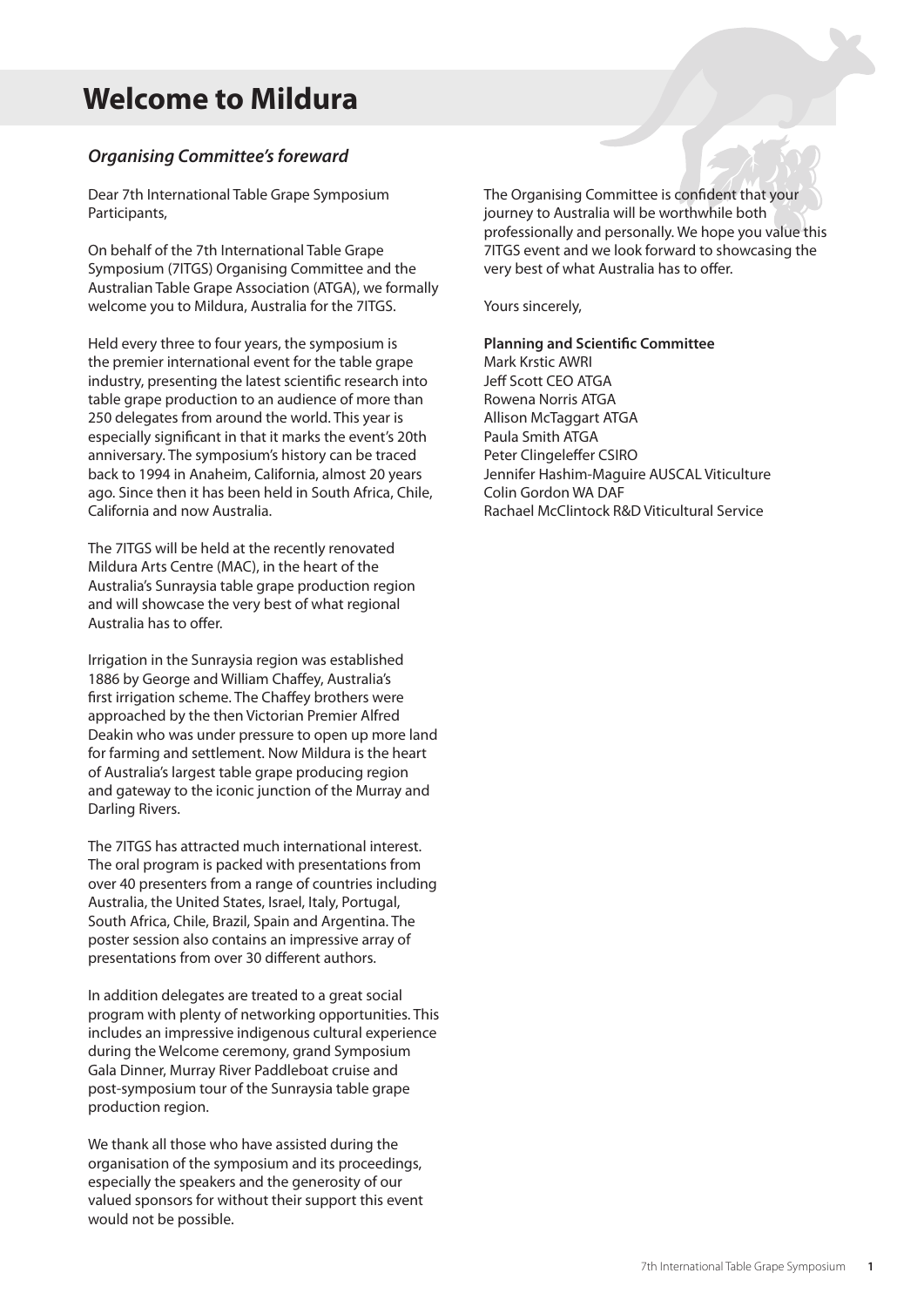

### **Agronomic and qualitative performances of some table grape Dalmasso crosses (***Vitis vinifera* **L.) grown in Piedmont (NW of Italy)**

**Antonio Carlomagno**, Alessandra Ferrandino, Olga Kedrina and Vittorino Novello\*

Dipartimento di Scienze Agrarie, Forestali ed Alimentari, Università di Torino, Largo P. Braccini 2, I-10095 Grugliasco (TO), Italy

\* Corresponding author: Tel: +39011 670 8758, Email: vittorino.novello@unito.it

#### **Background and Aims**

Table grape cultivation in Italy covers an area of 37,305 hectares (Istat, 2010) with an average farm size of 2ha. Global production of table grapes is over 20.7 million tons (OIV, 2008). Asian countries are the major producers and China is the world leader with 4.6 million tons. Italy produces 1.3 million tons of which 0.8 million tons is for internal consumption.

In Europe, Italy is the main producer and exporter of table grapes (Lamacchia, 2013). Production is concentrated in Southern Italy, mainly in the Apulia and Sicily regions, where the climate conditions are most favourable. The varieties most widely grown and consumed are Victoria (white) and Black Magic in the early part of the season and Italia (white) and Red Globe in the later part of the season. In Italy, seeded varieties are more widespread than seedless varieties as the commercially available seedless varieties (e.g. Sugraone and Crimson Seedless) require different approaches to in agronomic management. Specific management practices required for seedless varieties include long pruning systems (6-7 canes with at least 30 buds per vine), high planting distances, polyethylene film covering, fertigation and the use of growth regulators to produce a satisfactory product. In Italy the consumers prefer the traditional and local varieties with seeds, whereas the foreign consumers prefer to eat seedless varieties, especially in Northern Europe. To satisfy these markets, several new seedless varieties have been introduced by Italian growers (such as Apulia, Summer Royal, Midnight Beauty, Sophia Seedless, etc.).

The Piedmont region, located in Northwest Italy, is famous for the production of several premium wines and wine viticulture is widespread, especially in the hilly areas. However, in these areas, there is only minimal production of table grapes which are used for family consumption and grown in association with other tree fruits rather than in specialised vineyards. Usually, local consumers buy table grapes imported from Southern Italy or other countries (e.g. Chile, Argentina, South Africa, etc.) at the fruit and vegetable markets.

Apples, pears, peaches, plums and kiwifruit are widely cultivated in the plains at the foot of the Alps. However in recent years, growers have been forced to eradicate their kiwifruit orchards because of a major outbreak of the pathogen, *Actinidia bacteriosis* (*Pseudomonas syringae pv. actinidiae*). Table grape growing may provide an alternative crop for these growers and also reuse the kiwifruit orchard trellis structure.

In order to promote the development of the local table grape market, diversify the growers' source of income and offer an alternative to the production of kiwifruit, a recovery and enhancement program of some table grape Dalmasso crosses produced by Prof. Dalmasso has begun. He commenced a program of crossbreeding in 1950 with the aim to select table genotypes suited to cultivation in North Italy which were improvements on some existing table grape varieties, such as Bicane which is a female variety and Muscat Hamburg which has irregular ripening of berries inside the same bunch. Moreover, these crosses represent a reservoir of biodiversity which has not been fully characterised.

In this paper, we discuss agronomic and qualitative performances of some table grape Dalmasso crosses (ID) of potential interest for the cultivation in Piedmont region.

#### **Experimental Procedure and Results**

The data collection was carried out in a vineyard located at Chieri (Turin Province, 45°1'0"N 7°49'0"E, 350m a.s.l.). The vines, grafted onto Kober 5BB, were planted in 1975 (NW-SE row orientation with NE exposure) in a clay soil at a spacing of  $2.0 \times 1.0$ m and trained to the vertical shoot positioned system with arched cane pruning. Each variety or selection was planted in two plots with two plants in each plot. In 2013 agronomic features and qualitative parameters of grapes were evaluated. The different harvest period for each cross was identified according to the Pulliat's rank (I period: contemporary ripening with 'Chasselas dorée'; II p.: 15 days after I period; III p.: 15 days after II p.; IV p.: 15 days after III p.). The following genotypes have been evaluated: Teresita B. (Moscato d'Amburgo N.× [Bicane B. × (Regina B. × Terra Promessa B.)]), ID IV/60 N.(under parental SSR investigation), VI/6 B.(Bicane B. × Regina B.) and XI/20 N.(Moscato d'Amburgo N. × Regina B.).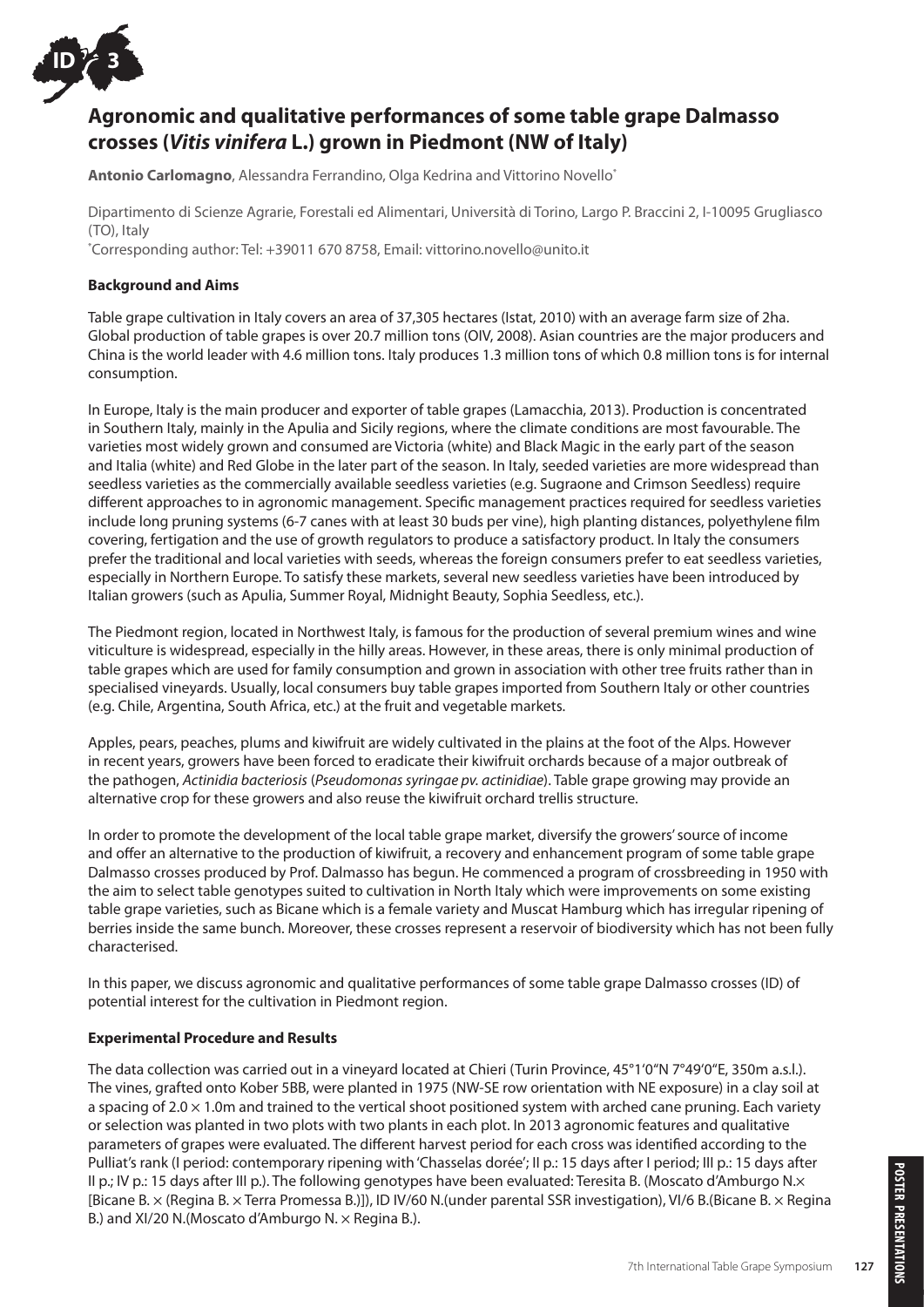The genotypes have been evaluated in terms of fruit characteristics and agronomic performance. Furthermore, we have evaluated the production quality through the assessment of technological maturity (total soluble solids, titratable acidity, pH), total anthocyanins and flavonoids (Di Stefano and Cravero, 1991), antioxidant activity (Re *et al.,* 1999) and varietal volatile compounds (Ferrandino *et al.,* 2012). Statistical analysis was carried out by the SPSS Statistics software (IBM).

Teresita (II/III period of harvest), is a white variety with medium vigour, low fertility in basal buds and a production of 8.75t/ha. In unfavourable years it has problems with low fruit-set. The berry is globose with medium skin firmness and muscat-like flavour with a predominance of linalool and geraniol (Figure1). During 2013 season, black ID IV/60 showed abundant production (47.50t.ha-1), high Ravaz index (i.e. the yield to pruning weight ratio of 11.44) and high titratable acidity (9.34g.L<sup>-1</sup> tartaric acid). It has big and attractive cluster with intense blue-violet globose berries (6.13g), with an amount of total skin anthocyanins of 479.40mg.kg<sup>-1</sup> of berries. Furthermore, it showed a good resistance against downy mildew and grey mould. White ID VI/6 (II period) has good productivity (22.50t.ha-1) with big, compact and attractive clusters (538.50g) and large globose or deformed berries (9.40g). Both its very high vigour with a low Ravaz index (2.20) and low basal bud fertility suggest that the adoption of expanse training system (e.g. pergola) with long pruning system is required. ID XI/20 was characterized by high yield (37.50t.ha<sup>-1</sup>), big bunch (468.75g) and globose berries (6.84g) with low total skin anthocyanins content (152.76mg.kg<sup>-1</sup> of berries).

In the 2013 season, all table grape genotypes produced good compositional characteristics, in particular their total soluble solids (TSS) were greater than the reference minimum value for table grapes (12° Brix, OIV 2010). Teresita reached the highest TSS content (21.20° Brix). ID IV/60 showed quite high levels of titratable acidity, an indication that growers should pay particular attention to canopy management with this selection. It also produced compact clusters requiring fruitlet removal after fruit-set to minimize problems in wet seasons. IV/60, VI/6 and XI/20 genotypes showed good resistance against *Plasmopora viticola* and *Botrytis cinerea*, suggesting a good adaptability in cool climate growing conditions like the Piedmont' areas. The highest antioxidant activity was found in the seeds (Table 1). This feature is very important, because it suggests that the seeds could be used in non-food industries, such as in cosmetics. The study of skin and pulp antioxidant activity is important for their human health implications. The results of antioxidant activity for these genotypes highlight the importance of all phenolic classes, not just colour in determining this activity (Table 1). In this regard, C6 compounds (especially hexanal, (Z)-3-hexenal, (E)-2-hexenal and hexanol) and Sesquiterpenes are very important in non-aromatic genotypes. Teresita, produced an interesting muscat-like flavour, related to the predominance of monoterpenes (Figure 1b). The monoterpene profiles indicate that ID VI/6 had a molecule belonging to the menthol-family (29%). ID IV/60 had detectable levels of (E)-geranylacetone as monoterpenes whereas (E)-geranylacetone dominated the XI/20 genotype.

#### **Discussion and Significance of the Study**

In Italy the main table regions are in the South, for climatic reasons. However, the results obtained in this study indicate strong potential to spread the growing of table grapes into North Italy, including the Piedmont' area. Furthermore, some Dalmasso crosses show significant improvement over their corresponding parents, e.g. VI/6 compared to Bicane does not show flower abnormality. Moreover, although the consumers (especially in Northern Europe) prefer seedless varieties, the Dalmasso crosses offer potential for Northern Italian regions because of their adaptability to cool climate growing conditions, ability to meet satisfactory quality standards, the interesting nutraceutical characteristics of berries and the bond between growing area and origins of the genotypes.